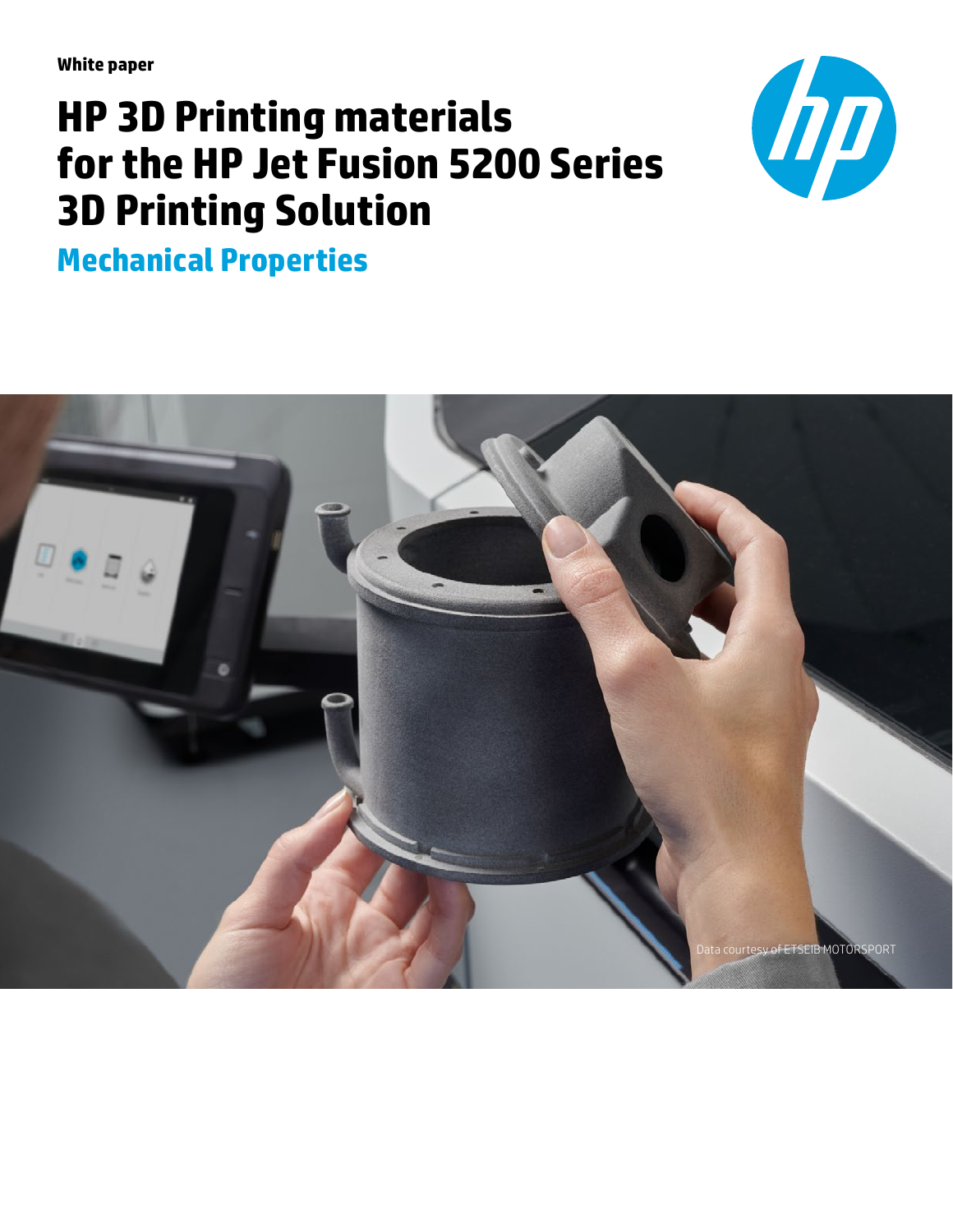## **Introduction**

At HP, we are committed to providing part designers and part manufacturers with the technical information and resources needed to enable them to unlock the full potential of 3D printing and prepare them for the future era of digital manufacturing.

The aim of this white paper is to illustrate the mechanical properties of HP 3D Printing materials that can be achieved with the HP Jet Fusion 5200 Series 3D Printing Solution.

In this white paper, you will find:

- $\bullet$  Key mechanical properties for HP 3D High Reusability (HR)<sup>1</sup> PA 12, HP 3D High Reusability (HR)<sup>2</sup> PA 11, HP 3D High Reusability (HR)<sup>3</sup> PA 12 Glass Beads (GB), and HP 3D High Reusability (HR)<sup>4</sup> PP enabled by BASF,
- A detailed explanation of the test conditions under which these values were obtained, and
- Additional information on the mechanical properties of thermoplastic materials, and a glossary of key terms used.

### **Material properties for HP 3D Printing materials**

#### **Test job for material characterization**

The baseline mechanical properties of each print profile and material of the HP Jet Fusion 5200 Series 3D Printing Solution were characterized using a standard job *Half\_Commercial\_Datasheet\_Job*. The job contained 349 diagnostic parts that were distributed throughout the printable volume.

The configuration of the job is shown in Figure 1.



*Figure 1. Half Commercial\_Datasheet\_Job part property test job*

| Test job description | Half_Commercial_Datasheet_Job |  |  |
|----------------------|-------------------------------|--|--|
| Total parts          | 349                           |  |  |
| Packing density      | 6%                            |  |  |

*Table 1. General description of the test job*

- 1. HP Jet Fusion 3D Printing Solutions using HP 3D High Reusability PA 12 provide up to 80% powder reusability ratio, producing functional parts batch after batch. For testing, material is aged in real printing conditions and powder is tracked by generations (worst case for reusability). Parts are then made from each generation and tested for mechanical properties and accuracy.
- 2. HP Jet Fusion 3D Printing Solutions using HP 3D High Reusability PA 11 provide up to 70% powder reusability ratio, producing functional parts batch after batch. For testing, material is aged in real printing conditions and powder is tracked by generations (worst case for reusability). Parts are then made from each generation and tested for mechanical properties and accuracies.
- 3. HP Jet Fusion 3D Printing Solutions using HP 3D High Reusability PA 12 Glass Beads provide up to 70% powder reusability ratio, producing functional parts batch after batch. For testing, material is aged in real printing conditions and powder is tracked by generations (worst case for reusability). Parts are then made from each generation and tested for mechanical properties and accuracy.
- 4. HP Jet Fusion 3D Printing Solutions using HP 3D High Reusability PP enabled by BASF provide up to 90% powder reusability ratio, producing functional parts batch after batch. For testing, material is aged in real printing conditions and powder is tracked by generations (worst case for reusability). Parts are then made from each generation and tested for mechanical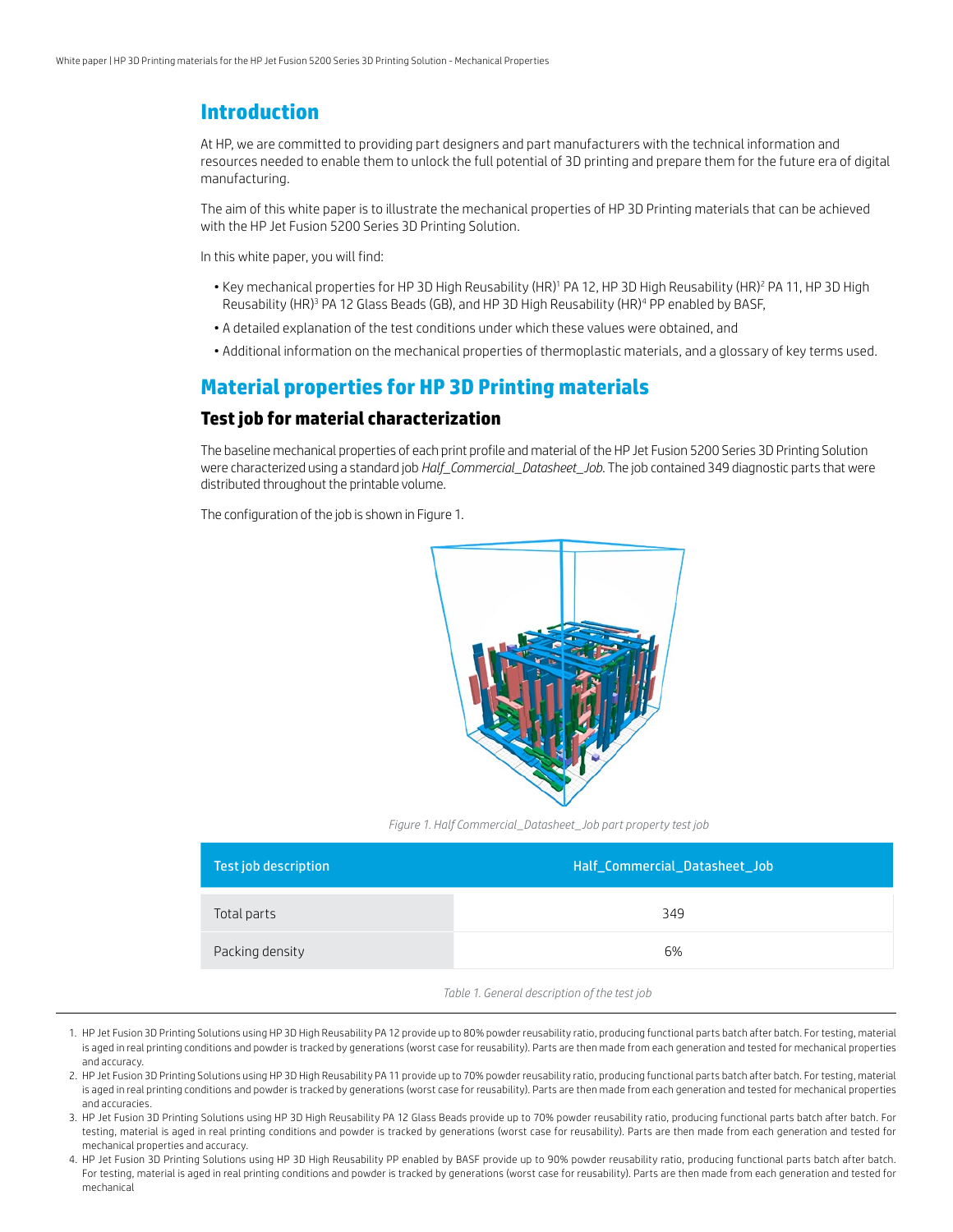The Half\_Commercial\_Datasheet\_Job part property test job included three different types of standard tensile specimens that allowed different metrics in X, Y, and Z orientations to be measured, where the X axis is the printheads direction, the Y axis is the recoating direction, and the Z axis is the vertical printer direction.

|                    | Number of samples |    |           |
|--------------------|-------------------|----|-----------|
|                    | XY                | YΧ | <b>ZX</b> |
| Tensile sample I   | 22                | 20 | 42        |
| Tensile sample V   | 30                | 30 | 70        |
| Impact Izod 3.2 mm | 30                | 30 | 60        |
| Density cubes      | 15 (2 sizes)      |    |           |

*Table 2. Number of samples included in the Half\_Commercial\_Datasheet\_Job test job*

#### **Test results for HP 3D HR PA 12**

Table 3 shows the values that were obtained for HP 3D HR PA 12 in the HP Jet Fusion 5200 Series 3D Printing Solution with the Balanced PA 12 print profile and Type I tensile specimens, following the ASTM D638 standard.

| HP 3D HR PA 12 <sup>1111</sup>                    | Average (XY) | Average Z | <b>Test Method</b> |
|---------------------------------------------------|--------------|-----------|--------------------|
| Tensile strength (MPa) <sup>iv</sup>              | 50           | 50        | ASTM D638          |
| Tensile modulus (MPa)iv                           | 1900         | 1900      | ASTM D638          |
| Elongation at yield (%)                           | 10           | 8         | ASTM D638          |
| Elongation at break (%)                           | 17           | 9         | ASTM D638          |
| Impact strength (kJ/m <sup>2</sup> ) <sup>v</sup> | 4.2          | 3.8       | ASTM D256          |
| Density $(q/cm3)$                                 | 1.01         |           | ASTM D792          |

*i. Based on internal testing and measured using the HP Half\_Commercial\_Datasheet\_Job. Results may vary with other jobs and geometries.*

*ii. Using HP 3D HR PA 12 material, 20% refresh ratio, Balanced print profile, natural cooling, and measured after bead-blasting with glass beads at 5-6 bars. iii. Following all HP-recommended printer setup and adjustment processes and printheads aligned using semi-automatic procedure.*

*iv. Tensile strength typical variation (95% of parts) falls within the 45-55 MPa range, while tensile modulus values remain within the 1650 to 2200 MPa range.*

*v. Using the Izod test method A with notched @ 3.2 mm specimen according to the ASTM D256 standard.*

*Table 3. Results for HP 3D HR PA 12*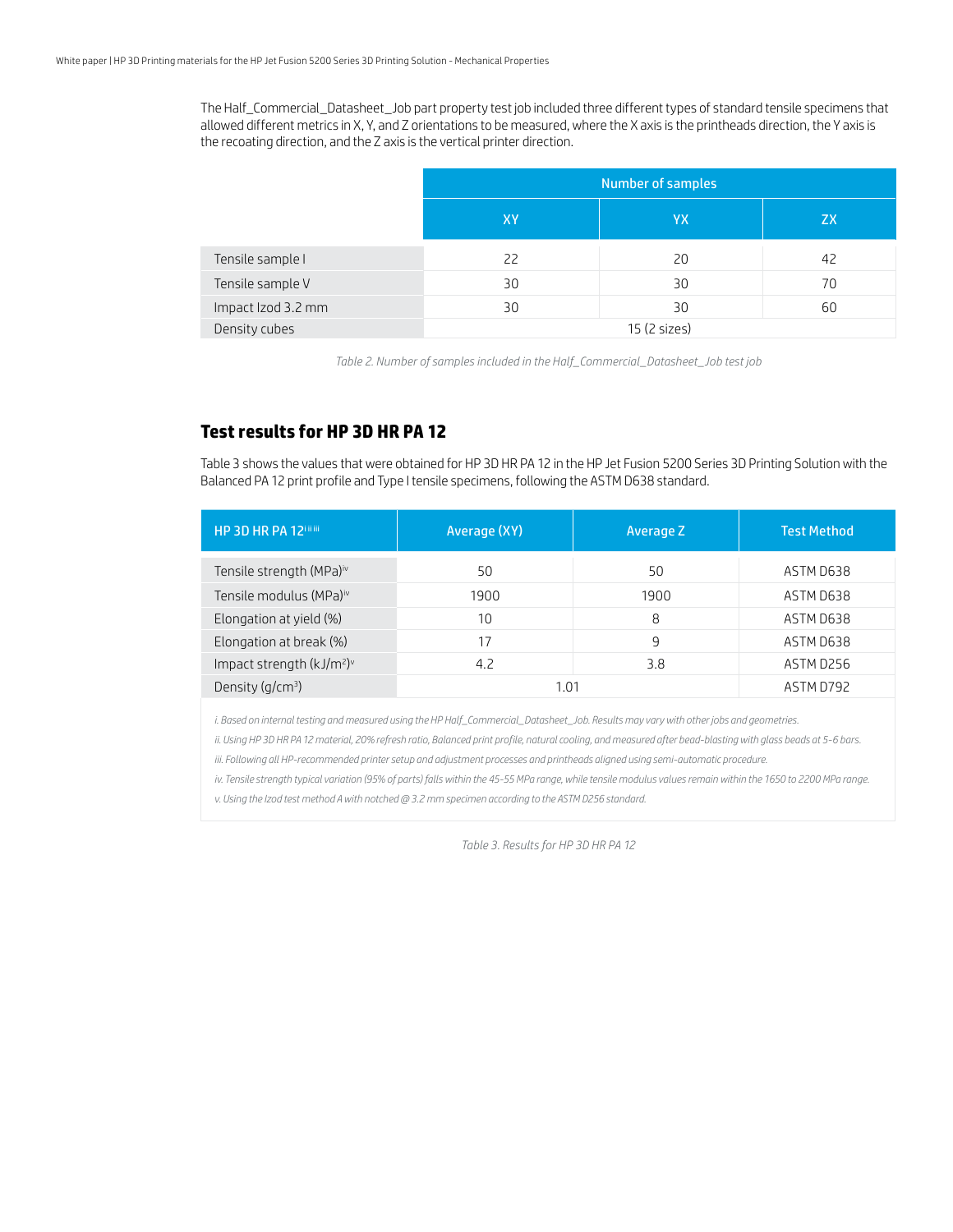#### **Test results for HP 3D HR PA 11**

Table 4 shows the values that were obtained for HP 3D HR PA 11 in the HP Jet Fusion 5200 Series 3D Printing Solution, with PA 11 Balanced print profile and Type I tensile specimens, following the ASTM D638 standard.

| HP 3D HR PA 11iiiii                               | Average (XY) | Average Z | <b>Test Method</b> |
|---------------------------------------------------|--------------|-----------|--------------------|
| Tensile strength (MPa)iv                          | 54           | 54        | ASTM D638          |
| Tensile modulus (MPa)iv                           | 1700         | 1800      | ASTM D638          |
| Elongation at yield (%)                           | 25           | 20        | ASTM D638          |
| Elongation at break (%)                           | 40           | 25        | ASTM D638          |
| Impact strength (kJ/m <sup>2</sup> ) <sup>v</sup> | 7.0          | 4.5       | ASTM D256          |
| Density $(q/cm^3)$                                | 1.05         |           | ASTM D792          |

*i. Based on internal testing and measured using the HP Half\_Commercial\_Datasheet\_Job. Results may vary with other jobs and geometries.*

*ii. Using HP 3D HR PA 11 material, 30% refresh ratio, Balanced print profile, natural cooling, and measured after bead-blasting with glass beads at 5-6 bars.*

*iii. Following all HP-recommended printer setup and adjustment processes and printheads aligned using semi-automatic procedure.*

*iv. Tensile strength typical variation (95% of parts) falls within the 50-58 MPa range, while tensile modulus values remain within the 1500 to 2200 MPa range.*

*v. Using the Izod test method A with notched @ 3.2 mm specimen according to the ASTM D256 standard.*

*Table 4. Results for HP 3D HR PA 11*

#### **Test results for HP 3D HR PA 12 GB**

Table 5 shows the values that were obtained for HP 3D HR PA 12 GB in the HP Jet Fusion 5200 Series 3D Printing Solution, with PA 12 GB Balanced print profile and Type I tensile specimens, following the ASTM D638 standard. In this case, heat deflection temperature was characterized in a separate job configured for this purpose using a standard bar specimen according to the ASTM D648 standard.

| HP 3D HR PA 12 GBillilli                                     | Average (XY) | Average Z | <b>Test Method</b> |
|--------------------------------------------------------------|--------------|-----------|--------------------|
| Tensile strength (MPa)ivv                                    | 31           | 30        | ASTM D638          |
| Tensile modulus (MPa) ivv                                    | 2900         | 3000      | ASTM D638          |
| Heat deflection temperature<br>[@ 0.45 MPa, 66 psi] (°C)vii  | 170          | 172       | ASTM D648          |
| Heat deflection temperature<br>[@ 1.82 MPa, 264 psi] (°C)vii | 113          | 118       | ASTM D648          |
| Elongation at yield $(\%)^{\vee}$                            | 8            | 4         | ASTM D638          |
| Elongation at break $(\%)^{\vee}$                            | 9            | 5         | ASTM D638          |
| Impact strength (kJ/m <sup>2</sup> ) <sup>vi</sup>           | 3            | 3         | ASTM D256          |
| Density $(g/cm3)$                                            | 1.3          |           | ASTM D792          |

*i. Based on internal testing and measured using the HP Half\_Commercial\_Datasheet\_Job. Results may vary with other jobs and geometries.*

*ii. Using HP 3D HR PA 12 GB material, 30% refresh ratio, Balanced print profile, natural cooling, and measured after bead-blasting with glass beads at 5-6 bars.*

*iii. Following all HP-recommended printer setup and adjustment processes and printheads aligned using semi-automatic procedure.*

*iv. Tensile strength typical variation (95% of parts) falls within the 28-32 MPa range, while tensile modulus values remain within the 2600 to 3200 MPa range.*

*v. Tensile test type I specimens measured with a pulling speed of 5 mm/min to comply with ASTM D638 test standards.*

*vi. Using the Izod test method A with notched @ 3.2 mm specimen according to the ASTM D256 standard.*

*vii. Using a standard bar specimen measuring 5" x ½" x ¼" in accordance with ASTM D648.*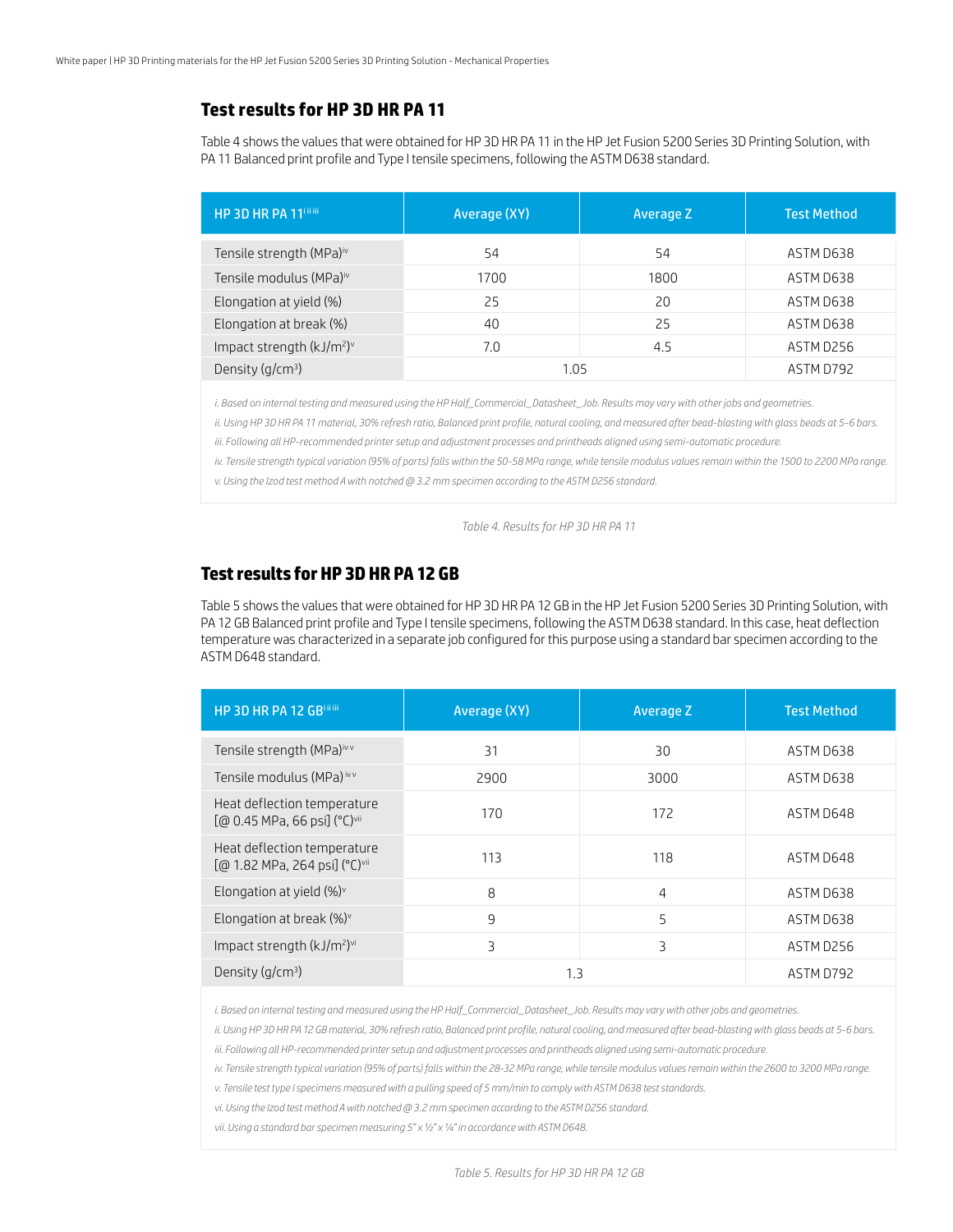#### **Test results for HP 3D HR PP enabled by BASF**

Table 6 shows the values that were obtained for HP 3D HR PP enabled by BASF in the HP Jet Fusion 5200 Series 3D Printing Solution, with PP Balanced print profile and Type I tensile specimens, following the ASTM D638 standard. In this case, heat deflection temperature was characterized in a separate job configured for this purpose using a standard bar specimen according to the ASTM D648 standard. iiiiii

|                                                                          | Average (XY) | Average Z | <b>Test Method</b> |
|--------------------------------------------------------------------------|--------------|-----------|--------------------|
| Tensile strength (MPa)ivv                                                | 29           | 29        | ASTM D638          |
| Tensile modulus (MPa) ivv                                                | 1600         | 1600      | ASTM D638          |
| Heat deflection temperature<br>[@ 0.45 MPa, 66 psi] (°C)vii              | 100          | 100       | ASTM D648          |
| Heat deflection temperature<br>[@ 1.82 MPa, 264 psi] (°C) <sup>vii</sup> | 60           | 60        | ASTM D648          |
| Elongation at yield $(\%)^{\vee}$                                        | 9.5          | 9.5       | ASTM D638          |
| Elongation at break $(\%)^{\vee}$                                        | 20           | 14        | ASTM D638          |
| Impact strength (kJ/m <sup>2</sup> ) <sup>vi</sup>                       | 3.5          | 3.0       | ASTM D256          |
| Density $(q/cm^3)$                                                       | 0.87         |           | ASTM D792          |

*i. Based on internal testing and measured using the HP Half\_Commercial\_Datasheet\_Job. Results may vary with other jobs and geometries.*

ii. Using HP 3D HR PP enabled by BASF material, 20% refresh ratio, Balanced print profile, natural cooling, and measured after bead-blasting with glass beads  *(70–110 µm) at 5-6 bars.*

*iii. Following all HP-recommended printer setup and adjustment processes and printheads aligned using semi-automatic procedure.*

*iv. Tensile strength typical variation (95% of parts) falls within the 27–31 MPa range, while tensile modulus values remain within the 1400–1900 Mpa range.*

*v. Tensile test type I specimens measured with a pulling speed of 5 mm/min to comply with ASTM D638 test standards.*

*vi. Using the Izod test method A with notched @ 3.2 mm specimen according to the ASTM D256 standard.*

*vii. Using a standard bar specimen measuring 5" x ½" x ¼" in accordance with ASTM D648.*

*Table 6. Results for HP 3D HR PP enabled by BASF*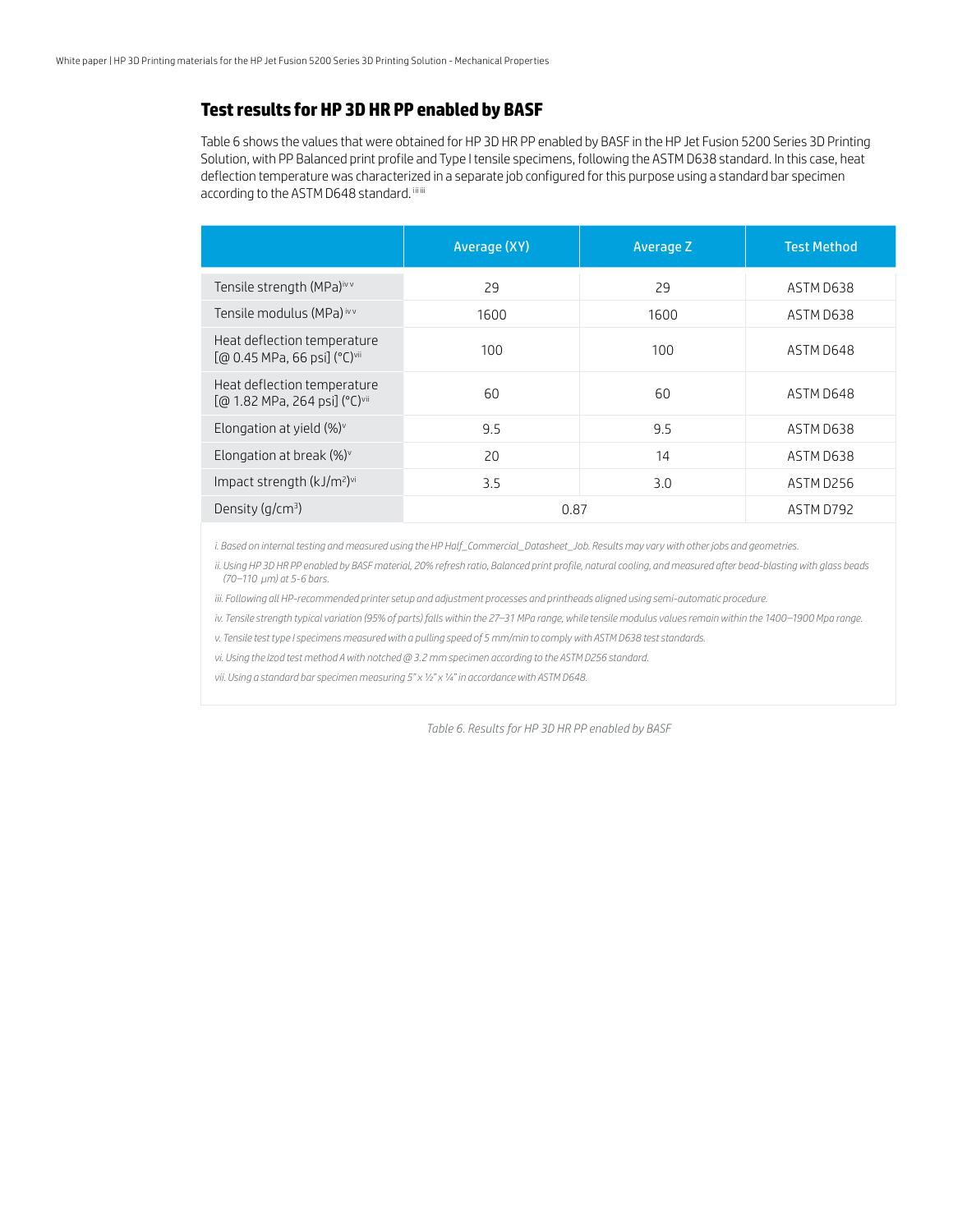## **Appendix 1: Choosing the right material for mechanical requirements**

One of the most critical aspects to understand before choosing a material is the stresses the part will experience in its regular operation mode. The chosen material must meet the application's requirements in terms of behavior under stress and provide a suitable yield point in order not to impact the part's functionality. Loads, boundary conditions, and design space for the part are usually given parameters, which cannot be modified. In some other cases where the loads may vary due to a dynamic situation, other factors and calculations should be considered to ensure, for instance, that the part withstand fatigue.

Ideally, designers should choose the material based on the application's specific requirements. However, performing the final selection is not easy, as often not all of the requirements for the application are known and, even if they are, there may not be a clear correlation between these final application requirements and the generic material properties (characterized by the standard procedures) or the variations the materials may have depending on the environment and conditions in which they operate. To simplify this choice, the commonly used process for material selection involves three steps:

STEP 1: Select a material with generic properties according to key attributes. In thermoplastics, the most commonly used properties are tensile strength, tensile modulus, and elongation, (but others may also be considered).

- Tensile strength measures the resistance of the material to breaking under tension.
- Tensile modulus measures the rigidity or resistance to elastic deformation.
- Elongation measures the deformation (elastic or plastic) that a part undergoes given a certain strain.



*Figure 3. A typical stress-strain curve for a ductile material*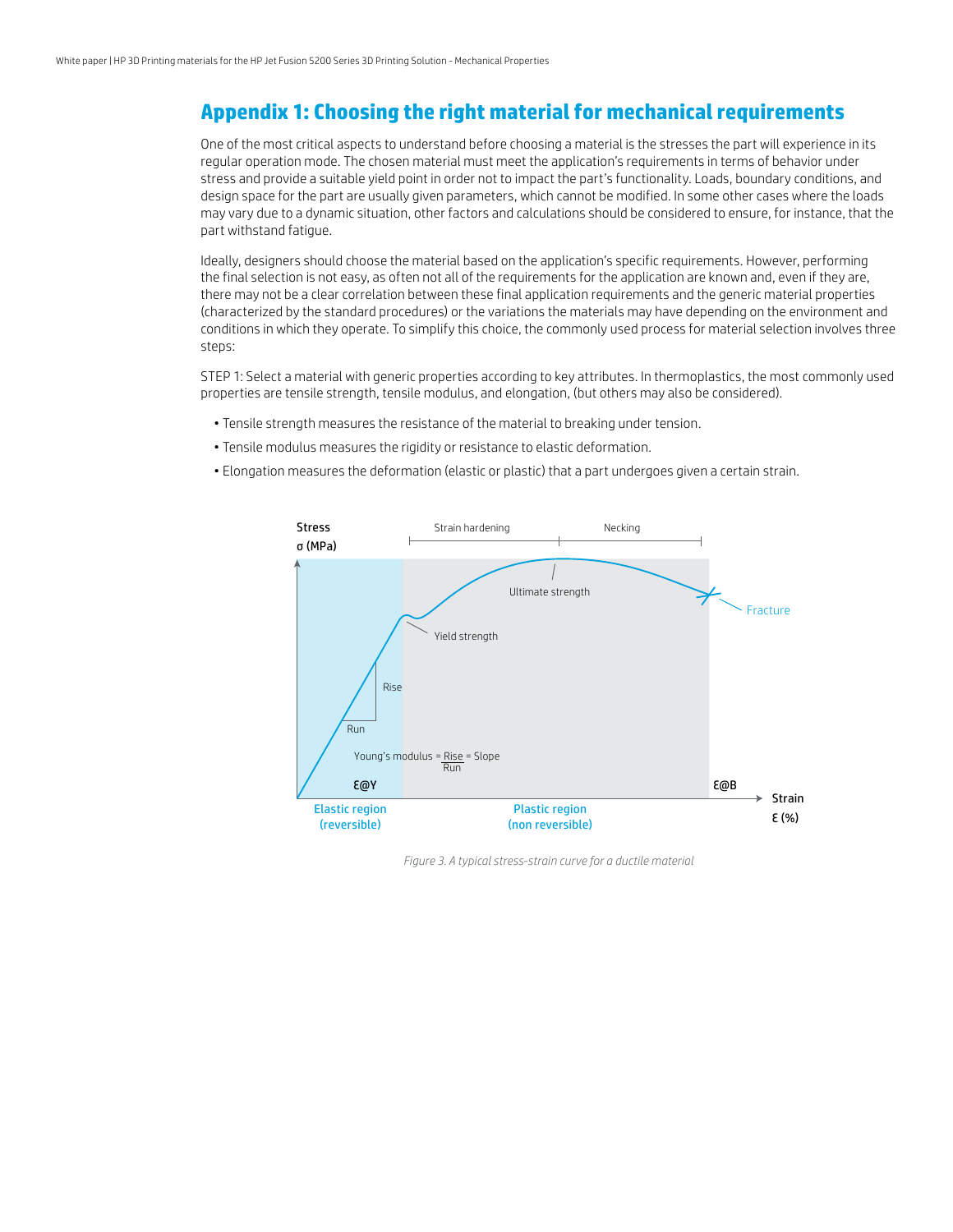

These properties and the relative behavior of polymers compared to other materials are shown in Figure 4.

*Figure 4. Comparison of polymer, metal, and ceramic materials*

STEP 2: Once a material has been selected, the design of the part needs to be performed in line with HP Multi Jet Fusion design guidelines, allowing enough of a design margin (two or three times, depending on the property) to accommodate for all possible variations in the part itself or in the application-specific conditions.

STEP 3: Even after the design has been performed according to these principles, it is highly advisable to conduct a full application-specific qualification to ensure the precision of the design, obtain validation data that represent the application's end-to-end performance, and characterize its variation over time or according to other production and application variation factors.